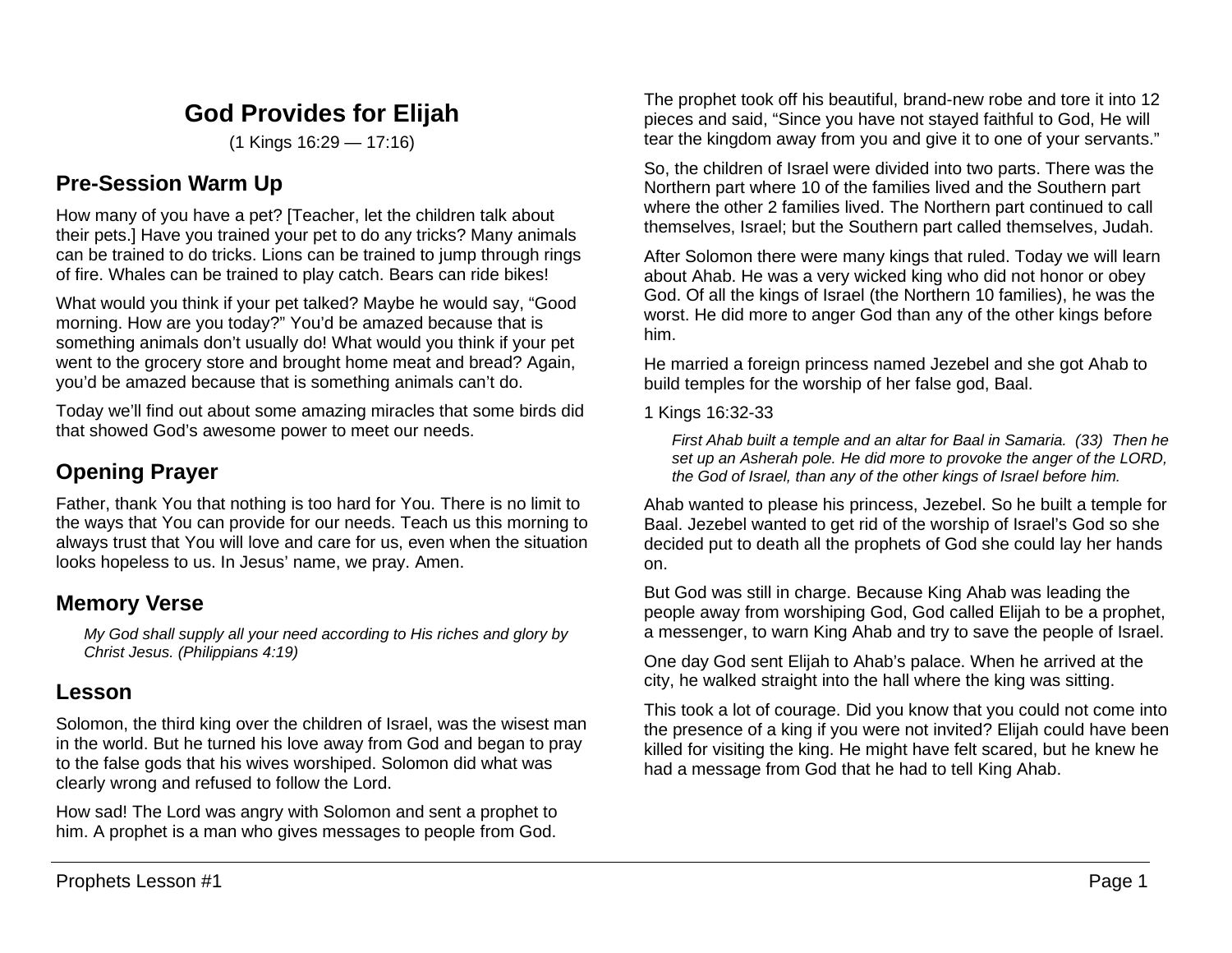1 Kings 17:1 [Teacher, read….]

*Now Elijah, who was from Tishbe in Gilead, told King Ahab, "As surely as the LORD, the God of Israel, lives—the God I serve—there will be no dew or rain during the next few years until I give the word!"*

Those who worshiped Baal believed he was the god who brought the rains that were so important to the people for raising crops. So, when Elijah walked into the presence of this Baal-worshiping king and told him there would be no rain for several years, Ahab was shocked.

When there is no rain, they call it a drought. It was a very serious thing in those days. A drought causes a famine, a time when there isn't enough food to eat. They didn't have faucets to turn hoses on to water with. The crops would not grow without rain; because people wouldn't have enough water to drink or food to eat many would die.

The shortage of food and water would affect Elijah, too. So God told Elijah to get out of town.

#### 1 Kings 17:2-5

*Then the LORD said to Elijah, (3) "Go to the east and hide by Kerith Brook, near where it enters the Jordan River. (4) Drink from the brook and eat what the ravens bring you, for I have commanded them to bring you food." (5) So Elijah did as the LORD told him and camped beside Kerith Brook, east of the Jordan.*

Elijah needed protection and food and God provided both for Elijah in a miraculous way. He told Elijah to hide from Ahab and Jezebel by the brook called Cherith. It was a lonely place out in the wilderness but Elijah knew that God was with him.

The brook provided Elijah with water, and ravens came carrying bread and meat in their beaks.

1 Kings 17:6

*The ravens brought him bread and meat each morning and evening, and he drank from the brook.*

God is a great provider who can meet your needs. What are some needs that you or I might have? (Food, clothing, a place to live.)

When you have a need, what do you do? Do you worry? Do you look to others, such as your parents or friends to meet your needs? Maybe you try to meet your own needs.

Remember that God wants you to look to Him first to provide for your needs. He is your Heavenly Father who knows and cares for you more than anyone else could. He longs for you to call upon Him in your times of need.

Elijah had some very important needs, but he knew that God would provide. And God miraculously fed Elijah by sending ravens with meat and bread! And I'm sure Elijah was very thankful for God's provision.

Then God allowed the brook Cherith to dry up.

1 Kings 17:7

*But after a while the brook dried up, for there was no rainfall anywhere in the land.*

Would Elijah start to doubt God's love and care for him?

Then the Lord told him to go to a place called Zarephath where a widow lady would provide for him. (A widow is a woman whose husband has died.)

1 Kings 17:10-11

*So he went to Zarephath. As he arrived at the gates of the village, he saw a widow gathering sticks, and he asked her, "Would you please bring me a little water in a cup?" (11) As she was going to get it, he called to her, "Bring me a bite of bread, too."*

This woman must have thought Elijah was crazy. Didn't he know there was a drought going on?

### 1 Kings 17:12

*But she said, "I swear by the LORD your God that I don't have a single piece of bread in the house. And I have only a handful of flour left in the jar and a little cooking oil in the bottom of the jug. I was just gathering a few sticks to cook this last meal, and then my son and I will die."*

And then Elijah tells her not to worry.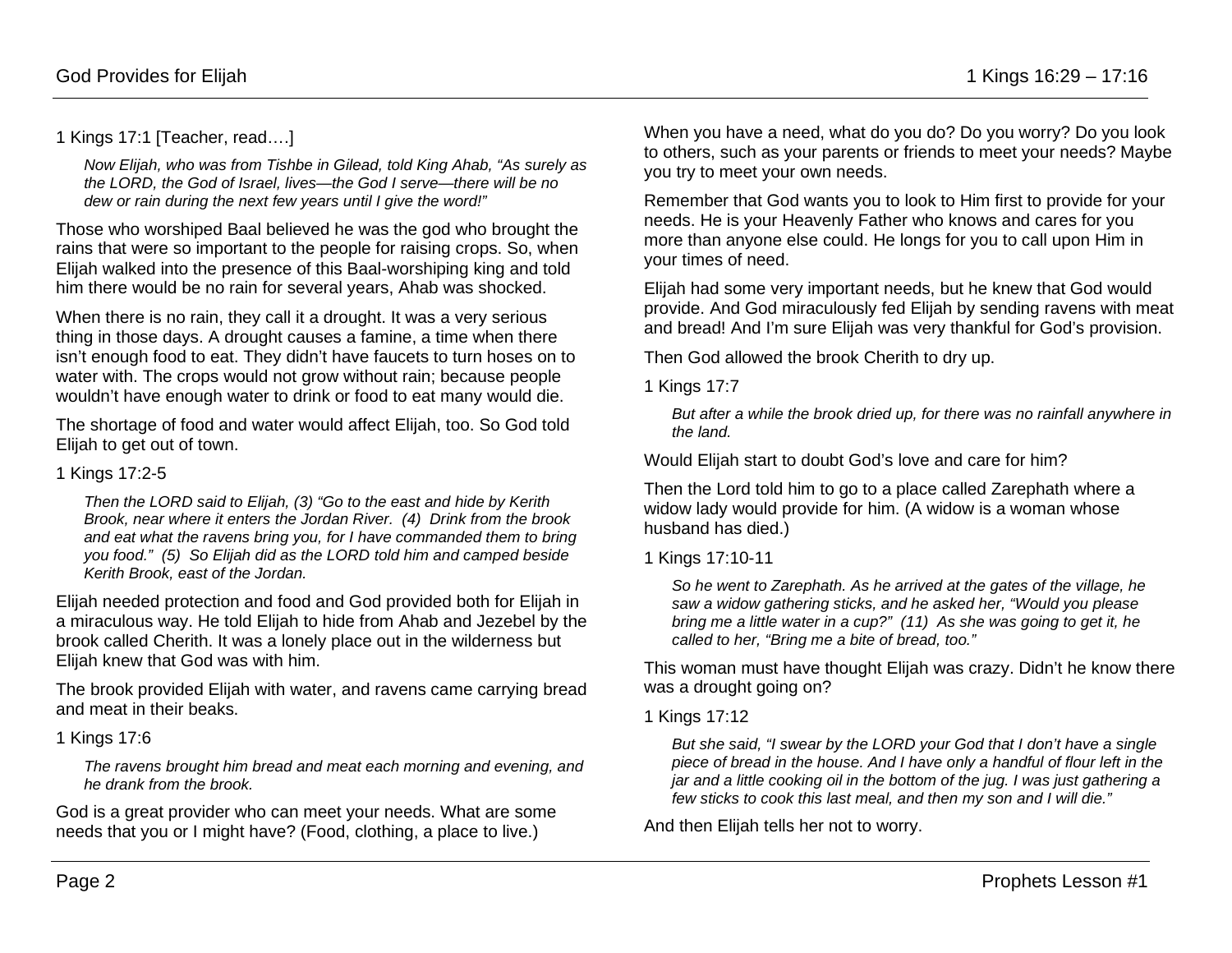#### 1 Kings 17:13-14

*But Elijah said to her, "Don't be afraid! Go ahead and do just what you've said, but make a little bread for me first. Then use what's left to prepare a meal for yourself and your son. (14) For this is what the LORD, the God of Israel, says: There will always be flour and olive oil left in your containers until the time when the LORD sends rain and the crops grow again!"*

It may sound selfish of Elijah to ask the woman for food and water in a time of drought. Here she was at the point of starvation. But He knew that if she was willing to give the bread to him first, God would bless her in many other ways. This was a test of faith for this woman. But Elijah assured her that God would provide.

God can provide for all your needs, too. There is no need too great or too hard for God to supply. God has all power, all wisdom, and He loves you! He is well able to supply all your needs. God does not promise to supply everything we want. But our needs will never go unmet if we trust in God. Sometimes God doesn't give us what we ask for because he wants our faith to grow. Perhaps he wants us to learn how to have patience. He loves you and will always do what is best for you. When you have a need, talk to God about it; and then trust that He will give you what is best.

Elijah didn't know how God would feed him and the widow and her son, but he trusted God's promise to provide.

And as the widow obeyed Elijah, God miraculously provided for all their needs.

1 Kings 17:15-16

*So she did as Elijah said, and she and Elijah and her family continued to eat for many days. (16) There was always enough flour and olive oil left in the containers, just as the LORD had promised through Elijah.*

God's provision of flour and oil never failed during the drought. And He will never fail to provide for you, too.

God cared for Elijah and protected him from King Ahab. God had promised to provide what Elijah needed, and God always keeps His promise!

We can trust God, too. He gives us people to care for us and He will help us know what to do. God promises to hear and answer our prayers.

[Teacher, ask for prayer requests….]

## **Closing Prayer**

Father, thank You that You have promised to meet our every need. Help us to trust You and never doubt that You will always love and care for us. In Jesus' name, we pray. Amen.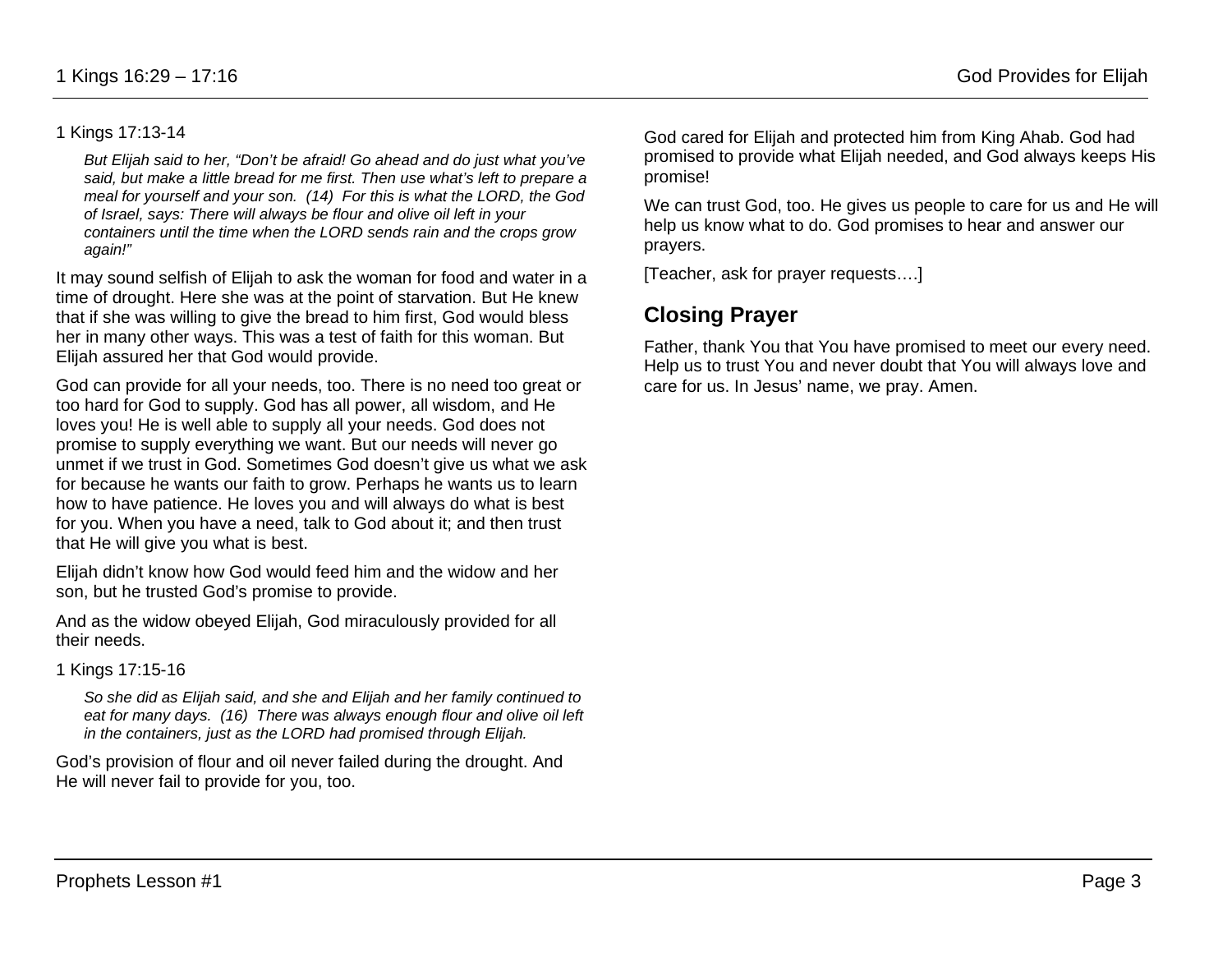## **Learning Activities**

### **Craft Corner**

#### *Raven Clothespins*



#### **MATERIALS:**

For each child, provide the following:

- One spring-type clothespin.
- Copy of raven on card stock or traced onto black construction

paper.

- Assorted feathers, scissors, glue, and magnet strips.
- Optional: stick-on wiggly eyes.

#### **PROCEDURE:**

- 1. Help children cut out and glue the raven to the clothespin so that the snap opening will serve as the raven's mouth. Allow students to decorate their ravens with feathers. Attach a magnet strip to the bottom side of each clothespin.
- 2. On a piece of paper shaped like a loaf of bread have the children write out this week's Bible memory verse and insert it into the bird's "beak". Explain that the word of God is spiritual food for us. God has provided His word to us so that we can grow in Him.

## **Game Center**

## *Cooking Option*

We're going to make some bread like the widow might have made for Elijah and her family. Students wash hands and then prepare the recipe.

### **MATERIALS:**

- Ingredients for the recipe below
- Cooking utensils, hot plate or electric frying pan
- **Napkins**

## **PROCEDURE:**

Recipe:

- 1  $\frac{1}{2}$  cups flour
- 3 Tablespoons oil
- Dash of salt
- 3 Tablespoons honey
- 3 Tablespoons water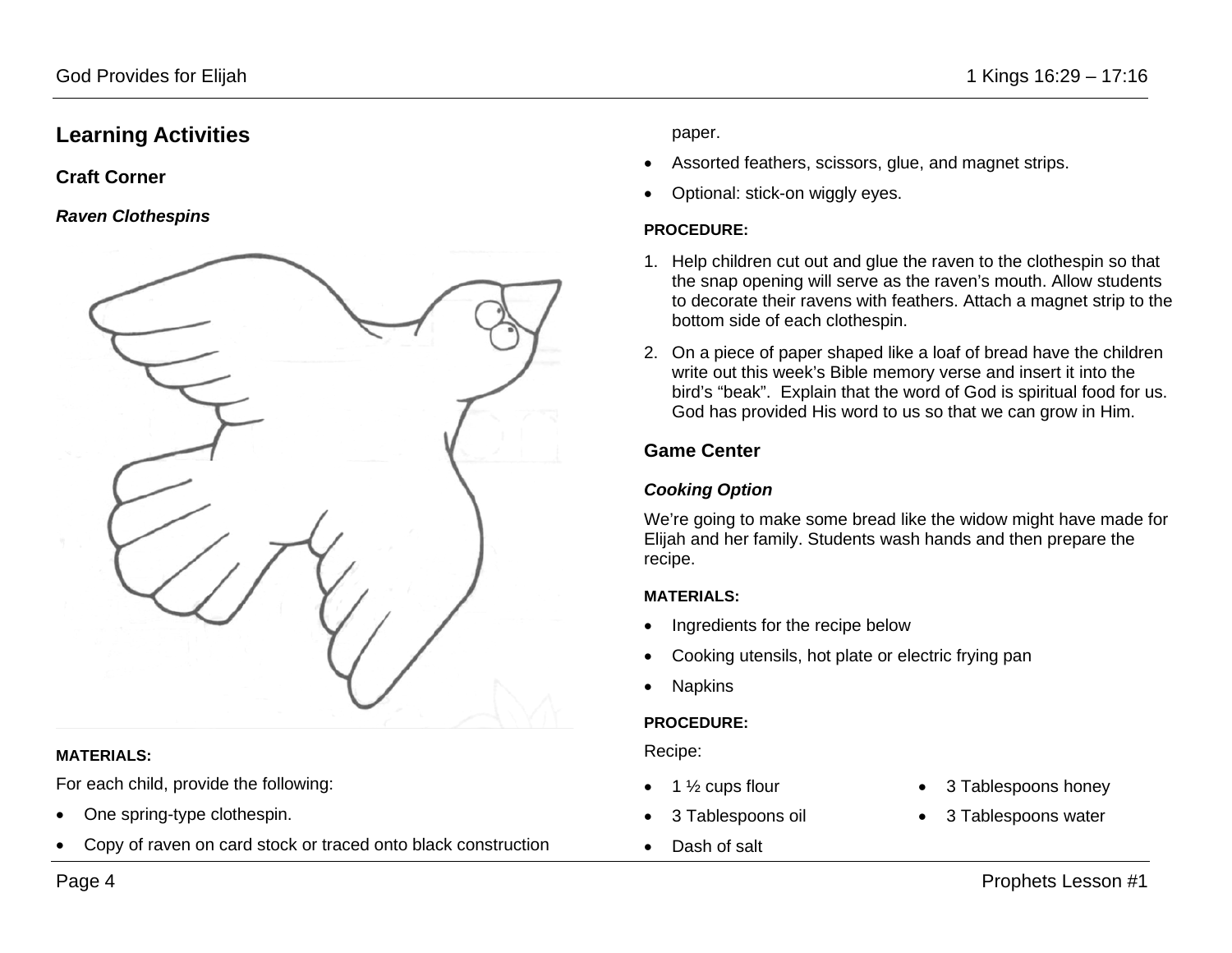Stir ingredients together. Roll dough into small balls and flatten like tortillas, approximately 3 inches in diameter. Pour a small amount of oil in the pan to prevent sticking. Cook bread over medium heat, turning to brown both sides. Each student tastes the bread when it has cooled. As students wait for their bread to cook, engage them in conversation using some of the Review Questions below.

### *Pick a Word*

Write key words from the lesson on a piece of construction paper shaped like a loaf of bread and put them into a basket. Let each child pick a word and tell the class the significance of that word in today's lesson. Use words such as Prophet, Ahab, Jezebel, Baal, Elijah, Rain, Drought, Water, Ravens, Bread, Meat, Widow, Flour, and Oil.

#### *Choose Your Way*

On pieces of construction paper, make game squares using the words under each of the following categories, putting each word on a separate paper:

| <b>People</b> | <b>Places</b>               | <b>Objects</b>           |
|---------------|-----------------------------|--------------------------|
| Baby          | Classroom                   | CD                       |
| Boy           | Home                        | Milkshake<br>$\bullet$   |
| Dad           | Park<br>$\bullet$           | Necklace<br>$\bullet$    |
| Girl          | School hallway<br>$\bullet$ | Phone<br>$\bullet$       |
| Mom           | Soccer field                | Soccer ball<br>$\bullet$ |
| Pastor        | <b>Store</b>                | Sock<br>$\bullet$        |
| Teacher       | Play yard                   |                          |

1. Lay the game squares on the floor, placing each word in a category in its own row: a row of people, a row of places, and a row of objects.

- 2. Volunteer walks or hops across the papers, stepping on one paper from each category. Then using the words he stepped on, the student suggests a situation in which the person might need God's love and protection. For example, if the child stepped on "Boy," "Park," and "Ball" he might say, "A boy at the park kicks a soccer ball and it hits an old man."
- 3. Have the class discuss what that person could do, how they might feel in that situation, and how they would want God to help them.
- Or, use the following questions in another game of your choice:
- 1. How did God protect Elijah after he went to see King Ahab? (He told Elijah to hide from Ahab and Jezebel by the brook called Cherith.)
- 2. Why was Elijah feeling discouraged, afraid and all alone? (Jezebel wanted to kill him, and he thought there was no one else who believed in the true God.)
- 3. What did the ravens do in our lesson this morning? (They brought meat and bread to Elijah.)
- 4. How were the ravens able to bring bread and meat to Elijah both morning and evening? (God told them what to do.)
- 5. How did God show His power to Elijah in today's lesson? (God sent ravens to feed Elijah.)
- 6. What did Elijah learn about God in our lesson today? (He learned that God always cares for him and protects him.)
- 7. How did God show His power to help Elijah when Elijah ran out of water? (God told Elijah to go and stay with the widow.)
- 8. God showed His power to Elijah and a widow by keeping them supplied with flour and oil. Why were the flour and oil important? (The flour and oil are mixed together to make bread.)
- 9. How did God provide for Elijah and the widow's needs? (He kept the widow's flour and oil from being used up.)